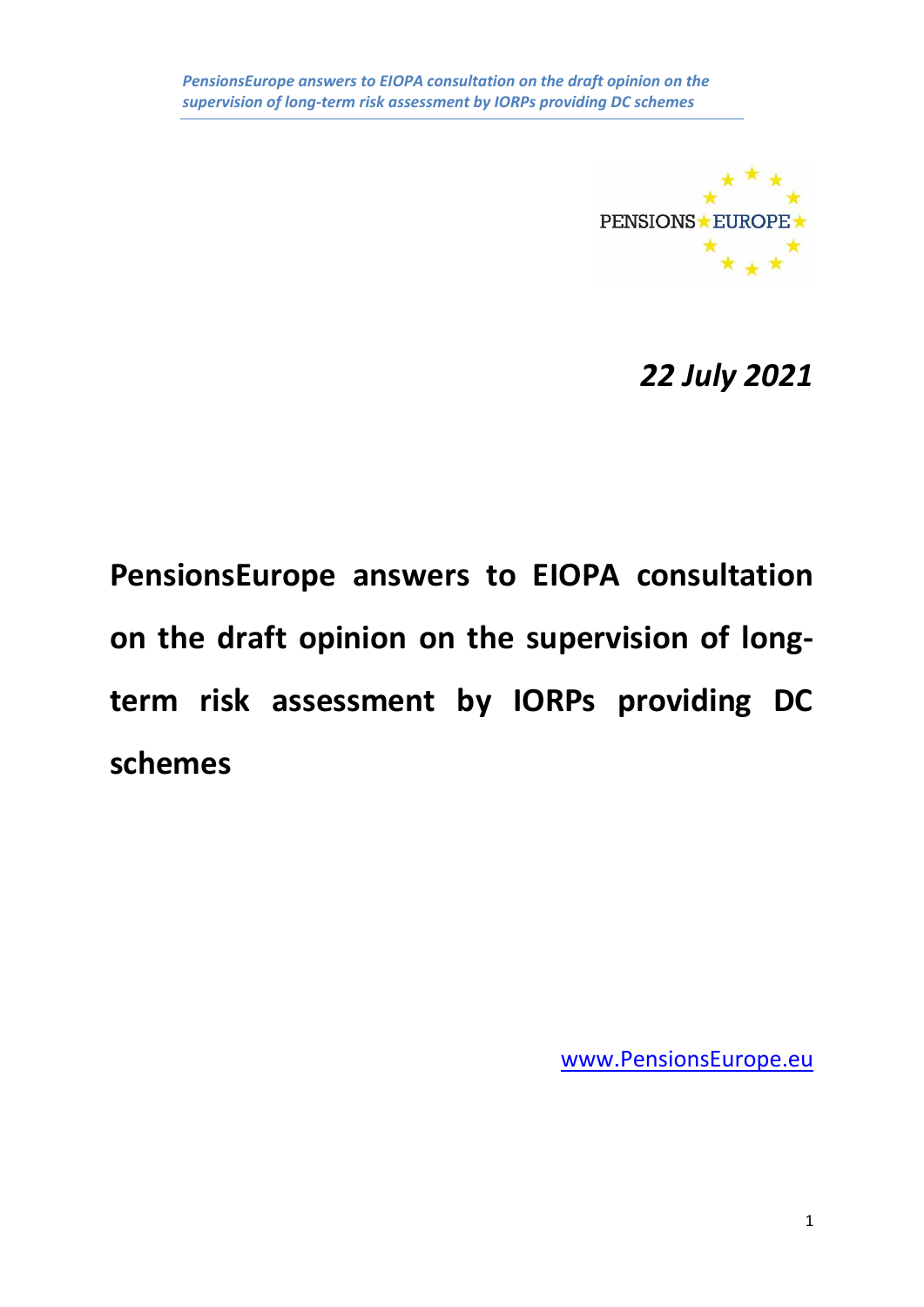# **Q1: Do you agree with the focus of the draft Opinion on the quantitative elements in operational risk management and long-term risk assessment from the perspective of members and beneficiaries? Please explain and provide any suggestions for further aspects of DC risk management that need attention.**

No. We do agree that following the IORP II Directive, where members and beneficiaries bear risks, the risk management system shall also consider those risks from the perspective of members and beneficiaries. Effective risk management is essential for any IORP, and the protection of members and beneficiaries is very important for us and our members. It is critical that IORPs have appropriate systems and processes in place to identify, monitor and manage risks.

As also further explained in Q3 below, it is critical that the scope of application of the Opinion is consistent with the internationally recognised understanding of DC schemes, i.e. limited to schemes where members and beneficiaries bear *all* risks. All our answers regarding the focus and elements of the risk management for DC schemes are in consequence limited to those DC schemes and they should under no circumstances lead to a situation where some IORPs are considered both DB and DC and subsequently have to comply with both sets of regulation.

However, since many Member States have transposed the IORP II provisions only very recently, we believe it would be better to first research the different approaches and practices that have been adopted and only after a reasonable timeframe, consider whether it is appropriate to set new supervisory expectations. Although not binding, the fact that EIOPA is monitoring the national implementation of its opinions and guidance puts pressure on national supervisory authorities, thus risking setting new standards/benchmarks that might not be adequate for the national contexts.

We note that this opinion encourages CAs to take specific approaches and a preferred methodology on risk assessment, thus going beyond the minimum-harmonisation character of the IORP II. The minimum-harmonization-level framework for risk management of IORPs was deliberately calibrated in the IORP II by the EU legislator to provide a robust framework while allowing enough room for MSs and NCAs to adapt the provisions to the characteristics of the IORPs they supervise and to the national context in which they operate. The EU legislator considered that there is no need for uniform supervisory practices and approaches throughout the Union for IORPs, and calibrated the IORP II provisions to allow the flexibility needed by CAs to accommodate the heterogeneity of pension provision in their jurisdiction and the fact that pension policy remains primarily a competence of the MSs. Also, the EU legislator decided to not include any delegated acts in this Directive, as it considered that there is no need for full harmonization or uniform conditions for its implementation. The legal and supervisory framework in which IORPs operate is diverse, as it is set not only by the minimumharmonization provisions of the IORP II Directive, but first and foremost by the different applicable national social, labour and tax laws.

All in all, we very much welcome the recognition of the heterogeneity in occupational DC schemes across Europe and of the differences in DC schemes described in par. 2.7, but we think it should be better reflected throughout the Opinion.

We would like to stress that there are fundamental differences between pure DC schemes where no risk is shared at all, usually coupled with choice for the individual, and collective systems with or without a mechanism to smooth the impact of capital market developments, often coupled with less choice for the individual. Collective systems often include security mechanisms, such as the involvement of the social partners, and should therefore be treated differently.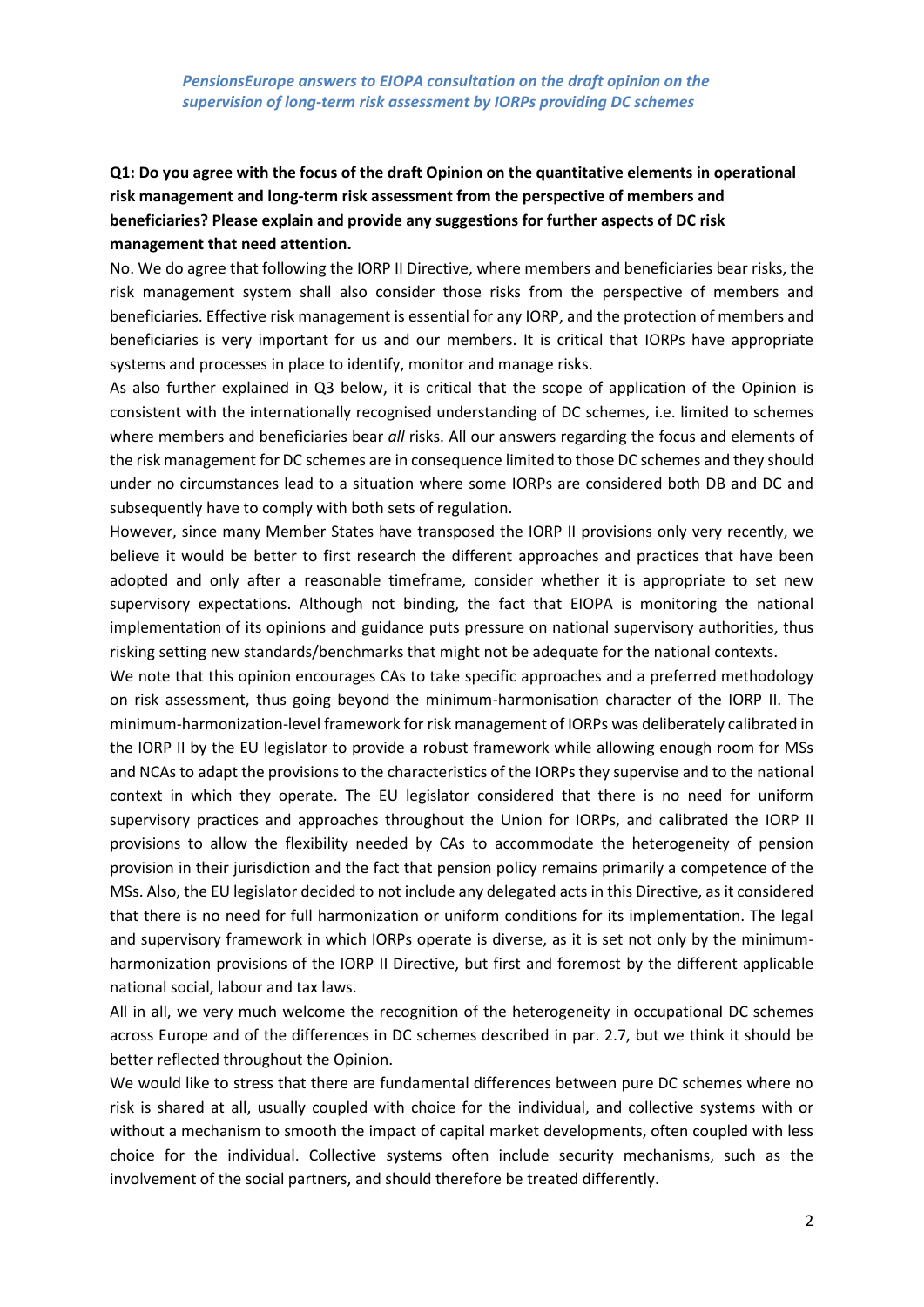### **Q2: Do you agree that Annex 2 provides a balanced view of the costs and benefits of the draft Opinion? Please explain and provide any suggestions.**

No. We believe the analysis could be improved. Although we appreciate that EIOPA has included a cost-benefit analysis, thus recognising the need to assess it, in our opinion, the information included in Annex 2 and the analysis of Annex 1 do not enter into enough details to allow the reader to understand the link between the evidence shown in the analysis and the need to fill the "gap" (see par 2.6) through the opinion itself. The analysis reaches the conclusion that "there is no assurance that risks borne by DC IORPs – most notably operational risks – and by members and beneficiaries in terms of future retirement income are appropriately managed and supervised<sup>1</sup>". In our view, this conclusion is not supported by enough analysis. EIOPA bases this on the considerations that:

- *a) In few Member States, national regulation and/or supervisory guidance specifies how IORPs should conduct DC risk assessment […], also in relation to establishing their risk tolerance and designing and reviewing the investment strategy.*
- *b) In few Member States, national regulation and/or supervisory guidance lays down specific quantitative risk measures for operational risk.*

We believe the cause-effect link between these considerations and the conclusion should be better explained.

a. The lack of further specifications on how IORPs should conduct risk assessment from the perspective of members and beneficiaries does not imply that members and beneficiaries are not protected. Investment strategies should (and do) consider risks (also) from the point of view of members and beneficiaries. Compliance with the prudent person rule requires an investment policy geared to the IORP's membership structure, and the IORP II Directive requires disclosing to members information on pension projections in the PBS.

In 2.3. EIOPA concludes that few MSs conduct DC risk assessment in IORPs using projected retirement benefits and risk tolerance. Yet, EIOPA uses the argument of supervisory convergence to encourage the majority of MSs to introduce these practices. This runs against the minimum-harmonization character of the IORP II, neglecting the heterogeneity between different MSs and IORPs and increasing costs for IORPs. These costs will reduce the retirement income of the members and beneficiaries of DC schemes.

We believe NCAs are best placed to know how members and beneficiaries' risk tolerance should be assessed and eventually how it should be considered in the IORPs' investment strategy. NCAs are best placed to know how to supervise their IORPs, eventually also according to such an assessment, taking into account the specificities of the IORPs, e.g. the level of risks the member's bear (e.g. with a level of guarantee, lump sum payment or annuity to buy at retirement age) and the level of influence members and beneficiaries have to avoid this risk in part or in whole (e.g. by making their own investment choice, by opting for a guarantee). The risk tolerance of members and beneficiaries can be difficult (and consequently costly) to be assessed (see further comments on risk tolerance in Q11).

<sup>&</sup>lt;sup>1</sup> See par. 2.4 Annex 2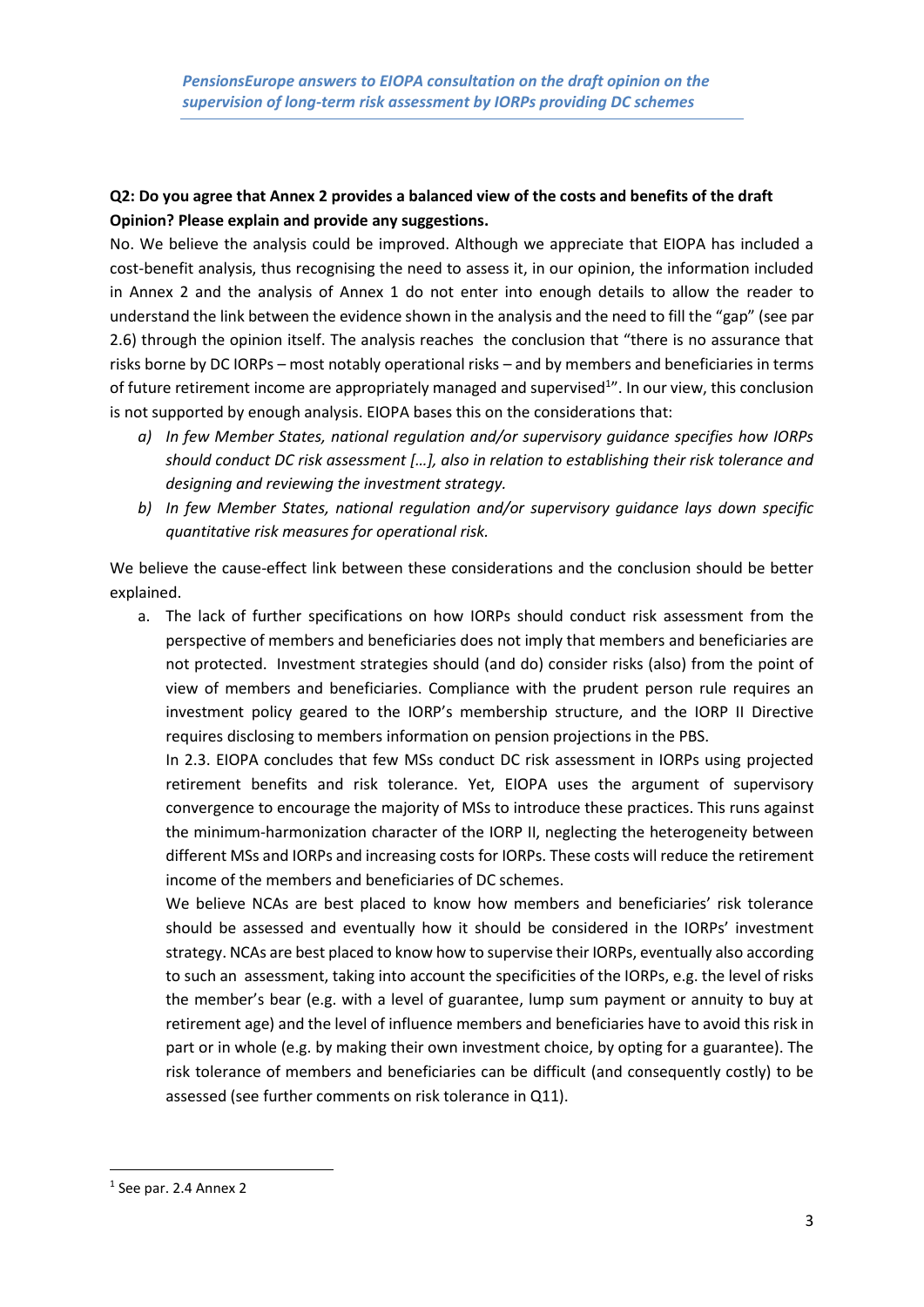b. Having specific quantitative risk measures for operational risk does not ensure that risks borne by DC IORPs – most notably operational risks – and by members and beneficiaries in terms of future retirement income are appropriately managed and supervised. EIOPA should not ask NCAs to encourage DC IORPs to quantify operational risk exposures in terms of asset value losses, nor to require IORPs to use a stochastic or a deterministic model to calculate pension benefit projections, nor what kind of stochastic model they should use, nor to benchmark their model with a common one set as a standard at the EU level. Each NCAs should be able to decide what is more appropriate.

Also, the conclusion reached in par. 2.8 of Annex 2 seems not supported by enough evidence. We appreciate that EIOPA is confident that the potential benefits of the opinion will exceed the potential additional costs, but this is not supported by thoughtful cost-benefit analysis.

EIOPA mentions in par. 2.9 that a consistent supervisory approach will benefit DC members, in particular mobile workers, contributing to similar levels of protection and preventing regulatory arbitrage. We note that risk management, including from the perspective of the members and beneficiaries, is one of the cornerstones of IORP II, which is based on a minimum harmonisation.

Finally, we question the reference made in par. 2.9 to the importance of ensuring cross-sectoral consistency with the PEPP regulation. This is not an objective of the IORP II. Recital 20 of the PEPP regulation states that "a PEPP is an individual non-occupational pension product subscribed to voluntarily by a PEPP saver in view of retirement […]". This fundamentally differs from an occupational pension scheme where individuals are mandatorily affiliated in the context of an employment and as part of compensation benefits which are defined by social partners.

## **Q3: Do you agree with the scope of application of the Opinion, i.e. all IORPs providing schemes where members and beneficiaries bear material risks, or should the scope of the Opinion cover only IORPs providing schemes where members and beneficiaries bear all risks? Please explain and provide any alternatives that EIOPA should consider.**

No, we do not agree with the scope of application of this draft opinion.

The opinion should adopt the current internationally recognised understanding of DC scheme, i.e. only applying to schemes where members and beneficiaries bear all risks.

Par. 3.1 correctly quotes the IORP II Directive and its implicit definition of DC as a system, where members bear investment risk. However, our understanding of the IORP II Directive is different: in our opinion, DC must be understood as a plan where members bear all risks. This comprises risks like longevity as well as investment risks. A plan is characterised as DB as soon as it includes guarantees – such as a minimum guarantee or rules around indexation in the pay-out phase.

Our understanding is also shared by the OECD and is consistent with IASB's international accounting standards, which apply it both in statistical work and when developing policy recommendations. The OECD takes the perspective of the employer and defines a DC pension plan as a plan under which the employer pays fixed contributions and has no obligation to pay further contributions. As soon as there is an element of guarantee, i.e. the employer might have to pay further contributions, a scheme is considered a hybrid DB plan (see [Private Pensions: OECD Classification and Glossary -](https://www.oecd.org/finance/private-pensions/privatepensionsoecdclassificationandglossary.htm) OECD)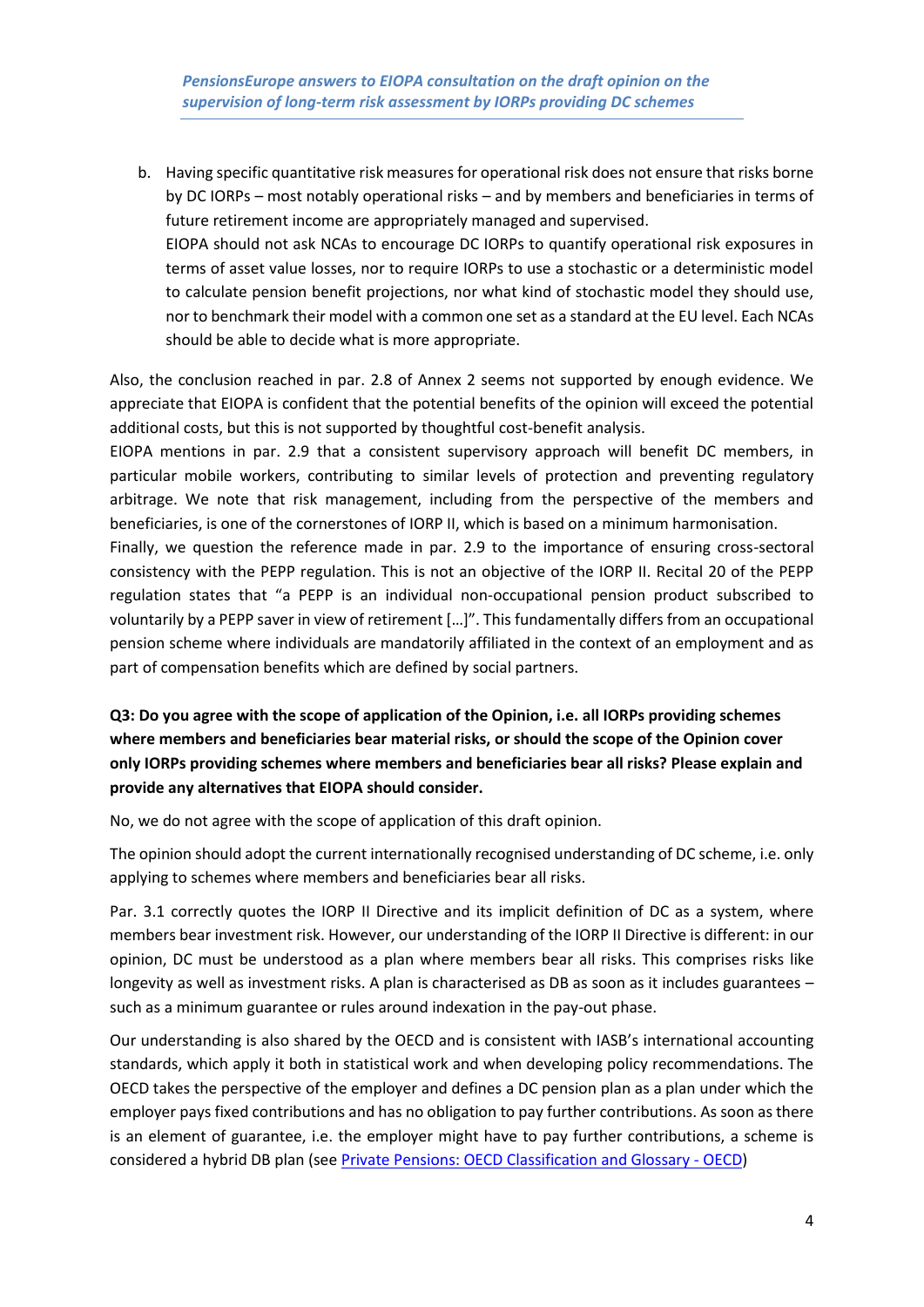In this Draft Opinion, this definition is turned upside down: a system is considered DC as soon as the members/beneficiaries bear (material) risk. As an example, it is stated that a scheme with a minimum guarantee would fall under that definition. We do not see any evidence in this opinion that explains the necessity of using such a broad definition and how the added value from the changed definition would outweigh the confusion this would bring. In any case, we do not think such an important issue as the definition of what constitutes DC and DB should be determined in an EIOPA Opinion.

Importantly, changing this definition should under no circumstances lead to a situation where some IORPs are considered both DB and DC and subsequently have to comply with both sets of regulation.

At any rate, there are further unclarities in this draft opinion: the suggested definition leads to a lot of conceptual and practical questions, e.g. how should "minimum" and "materiality" be defined in the sense of par. 3.2 and 3.3? What is a suitable definition of a "minimum" guarantee to qualify as DC? Are these absolute levels of guarantees, and if yes, how are they defined? Is this only meant in nominal terms or even adjusted for inflation/wage changes? Is there a "lower" bound for guarantees (nominal zero – or even lower than capital preservation)? How would these levels change in the context of changing capital markets/low yield environment? What are the criteria for judging materiality? Is this understood in absolute terms or proportions of guaranteed and potential parts of retirement income? Which amount of non-guaranteed income is permissible within DB? Do even high guarantees qualify for DC if only the level of the non-guaranteed part is high enough? These aspects are only some for illustration. This underpins that defining DC should not be changed but kept in line with the current understanding of the IORP II Directive in order to reduce uncertainty for IORPs as well as for CAs and to have a meaningful and stable regulatory differentiation between DC and DB.

Setting the points raised above aside and assuming this application would be applied, we would like to point out that this should not lead to the same regulatory requirements for all schemes. As art. 25 of the IORP II Directive states, the risk management should be tailored to the circumstances at hand: *The risk-management system shall cover, in a manner that is proportionate to the size and internal organisation of IORPs, as well as to the size, nature, scale and complexity of their activities, risks which can occur in IORPs or in undertakings to which tasks or activities of an IORP have been outsourced, at least in the following areas, where applicable […].*

This requirement implies that the national competent authorities must have leeway to determine what is needed for their system, and that IORPs need adequate flexibility to assess where they stand regarding e.g. their internal organisation, size and complexity.

As EIOPA rightly states in par. 2.7, occupational pension systems across the EU are heterogeneous. Where in doubt whether a plan should be considered DC or DB, the NCAs should apply the implicit definition of the IORP II Directive to their respective systems, bearing in mind all relevant national characteristics. This opinion should provide leeway for this by referring to the IORP II Directive, but leaving it to the NCAs to apply it. We welcome in this context that par. 2.8 states that competent authorities "may take into account that national specificities of the IORP sector to determine the requirements necessary for implementing this Opinion considering a risk-based and proportionate approach".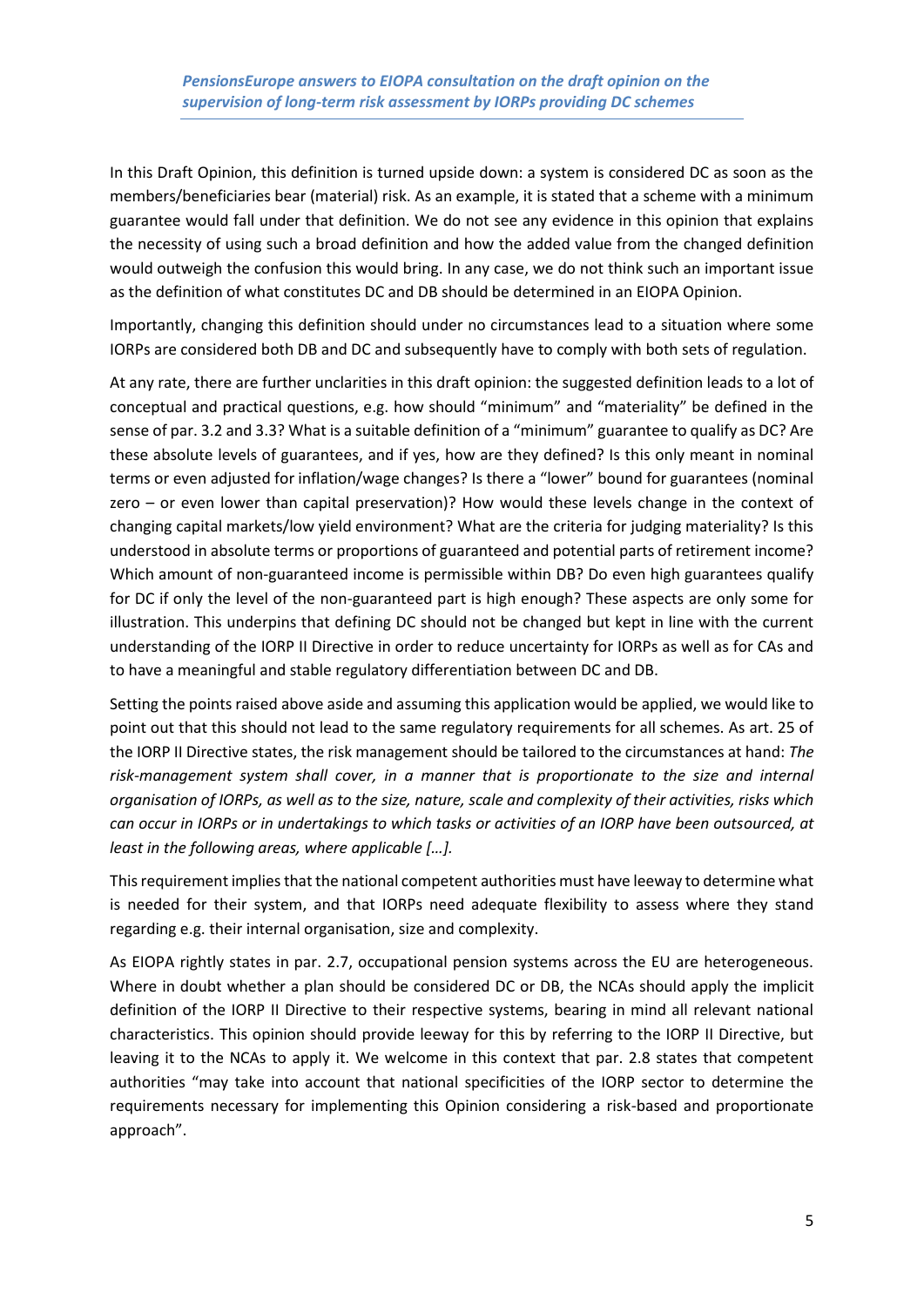### **Q4: Do you agree that the use of quantitative elements in operational risk assessment should be encouraged? Please explain how this could best be done in your view.**

No. We agree that quantitative assessments can play a noticeable part in the overall risk-assessment processes, and that they can be useful for risk-based supervision. However, if a quantitative assessment using accurate data and relying on robust risk models can be viewed as objective in providing outcomes, it must also be borne in mind that quantitative analysis can be (and usually is) much more complex, costly, and subject to the limits of the specific model (and assumptions) used. It is critical that NCAs use quantitative assessment in a proportionate manner and on the basis of a proper cost benefit analysis that proves the added "real" value of its use, i.e., in terms of better and reliable pensions. As mentioned above, we do not believe the cost and benefit analysis provided in Annex 2 is detailed enough.

The IORP II requires IORPs to carry out an Own Risk Assessment that (also) includes a qualitative assessment of the operational risks<sup>2</sup>. The relevance and meaningfulness of supplementing the qualitative management with quantitative measures depend on the kind of DC scheme considered, which is influenced by the overall national context in which the IORP operates. This decision is and must remain one for NCAs in the context of their national systems.

The IORP II does not set or suggest a specific methodology to quantitatively measure operational risk, as the co-legislators considered this inappropriate given that there is not a one-size-fits-all approach able to capture the different kinds of DC arrangements across the EU. As reported by EIOPA, only three Member States already specify any quantitative measures for operational risk. Encouraging NCAs to require IORPs to quantify (operational) risks would therefore lead to significantly increased costs in most MS, which would ultimately be transferred to members and beneficiaries with questionable additional benefits.

Some supervisors might consider that:

- the pseudo-scientific precision of a quantitative assessment can be misleading and result in "missteering" (i.e. prompting inappropriate responses)
- a quantitative assessment will add to operational costs without (necessarily) resulting in cost savings (by reducing the operational risks) sufficient to offset those costs
- a quantitative assessment will reduce retirement outcomes because the additional costs will be charged ultimately to the members
- not all operational risks/costs are borne by the member a quantitative approach should only be considered if all operational risk directly impacts a member's benefit – in all other situations this should be a decision of the IORP's board.
- their knowledge and experience allow the NCAs to base their supervision on a purely qualitative assessment

Finally, we would like to stress again that the scope of the Opinion should follow the internationally recognised definition of DC and that under no circumstances, schemes should fall under requirements for both DB and DC schemes.

 $2$  See article 28, paragraph 2(g).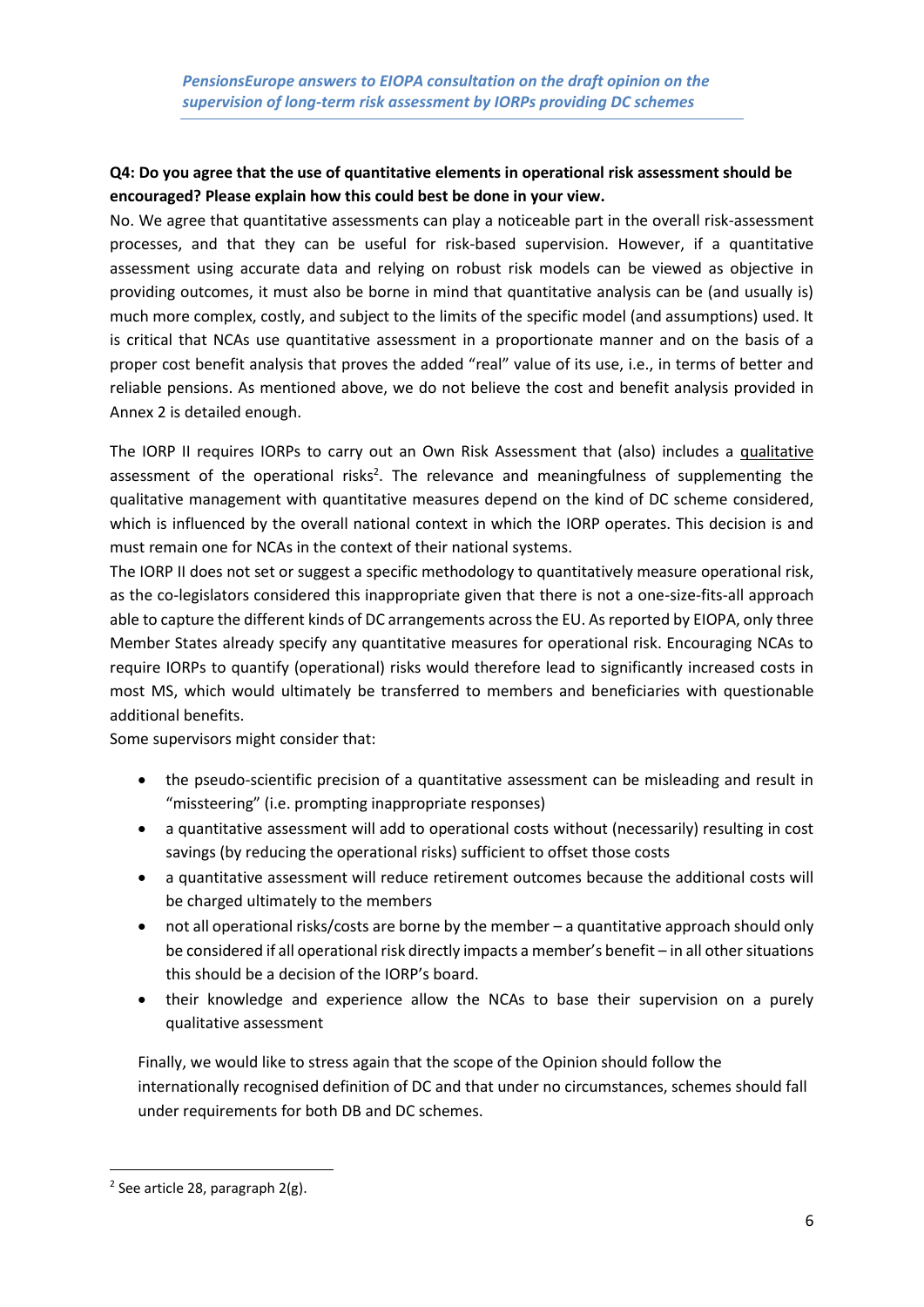## **Q5: Are in your view the Value at Risk (VaR) formulas presented in Annex 3 helpful for better understanding the possible quantitative impact of operational risk exposures of DC IORPs? Please explain and provide any suggestions or alternatives that EIOPA should consider.**

No. We do not believe EIOPA should encourage the use of quantitative elements in operational risk assessment and, consequently, we do not believe EIOPA should suggest any specific methodology to understand it. We do not believe there is an objectively derived algebraic formula able to calculate operational risks in a fully appropriate and exhaustive manner.

EIOPA correctly notes in par. 3.8 of the draft Opinion that "Given this diversity of operational risks, there is no single algebraic formula or model which could capture overall operational risk." However, EIOPA adds that "Nevertheless, to get a better view of the possible quantitative impacts, CAs should encourage DC IORPs to estimate the possible impact of operational risk of at least the activities performed internally. This can be done by means of own custom-made operational risk estimates or by using the standard formulas included in EIOPA's common framework for risk assessment and transparency (see Annex 3)". We do not believe that EIOPA is correct in suggesting a Common Methodology (CM) or framework to assess risks, as a one-size-fits all approach will not capture the different characteristics of DC schemes across the EU. A Common Methodology must not become a standard and/or a benchmark against which IORPs would be required to assess their risks. PensionsEurope has often stressed that we see no benefit from EIOPA continuing to work on the Common Framework and we are completely against its application in any context. EIOPA must bear in mind that any model has its own limitations<sup>3</sup>. Even within a specific country, the circumstances of specific pension schemes can vary significantly, and therefore very different models might suit a particular pension scheme, its rules and its members – but not others. As also highlighted by the International Organization of Pensions Supervisors (IOPS), models – however good – are no substitute for the judgement of experienced supervisors<sup>4</sup>.

All in all, in our opinion it is preferable that EIOPA does not enter into such details, as we think NCAs are best positioned to decide how to value the impact of operational risk exposures of DC schemes, taking into consideration the specific characteristics of the supervised entity and the environment in which they operate.

Finally, we note that the approach suggested in Annex 3 seems inspired by Solvency II. We highlight that the environment of an IORP is very different from the one of a life insurance company, in terms of scale and complexity of the activities, but also in terms of governance and organisation of the activities. Many IORPs are characterised by a triangular relationship between sponsor, members and beneficiaries and the IORP.. Often, small and medium-sized IORPs outsource all operational activities,

<sup>&</sup>lt;sup>3</sup> See, for instance, the remarks made by several members of the Panel of Experts on PEPP on the stochastic model and the list of limitations reported at the EIOPA's workshop organised in January 2021

<sup>4</sup> See IOPS Toolkit for Risk-based pension supervision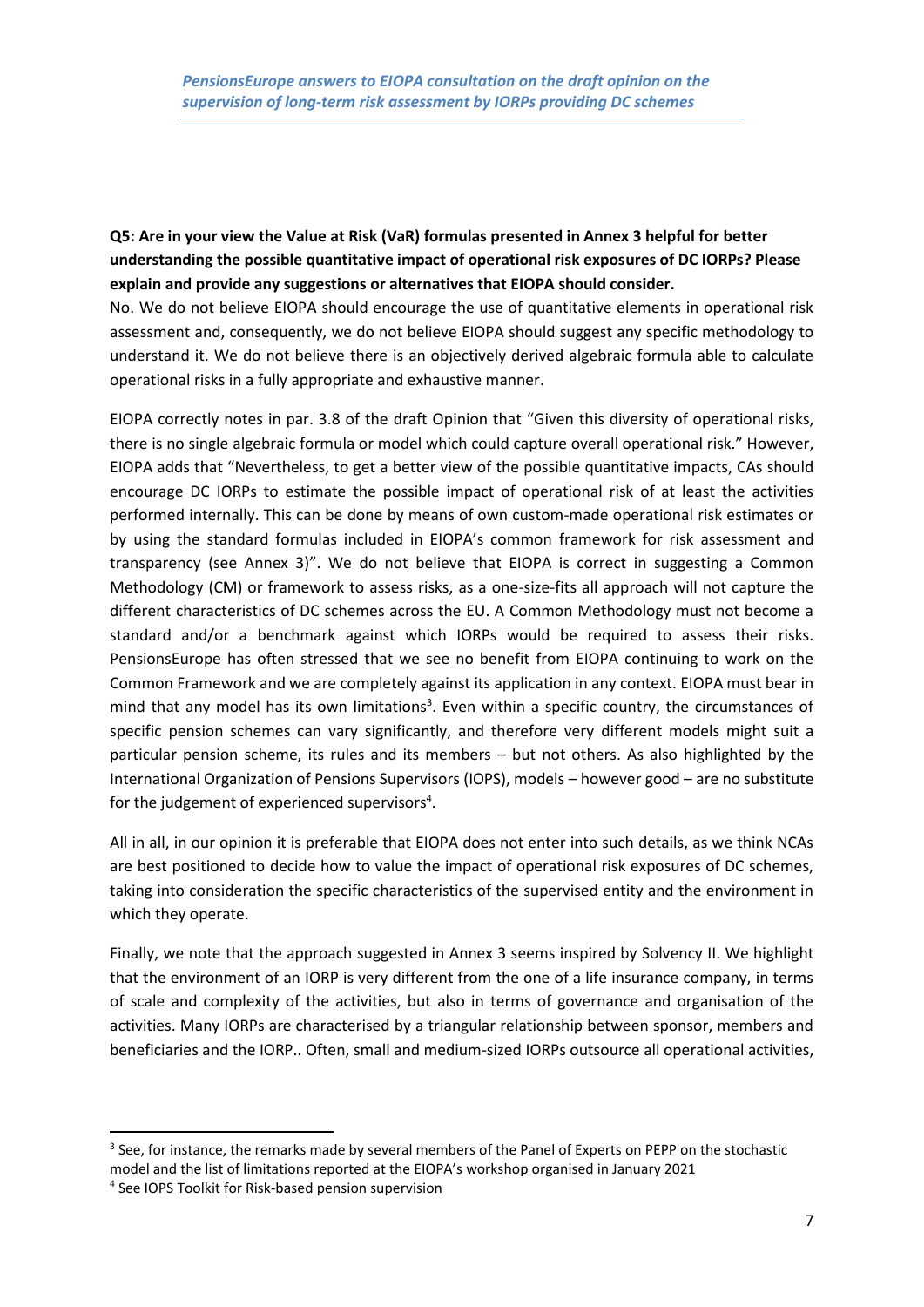which are evaluated on a regular basis. Third party providers mostly have an insurance to cover the operational risk, for which the premium is included in the pricing of the services.

### **Q6: Do you agree that the risk assessment from the perspective of members and beneficiaries should include a long-term assessment using projections of future retirement income? Please explain.**

No. Generally, we do agree that the risk assessment should consider risks (also) from the point of view of members and beneficiaries. Compliance with the prudent person rule requires an investment policy geared to the membership structure of the individual IORP, and the IORP II Directive requires disclosing to members information on pension projections in the PBS.

However, in our opinion, whether projections of future retirement income should be part of the risk assessment has to be determined by NCAs and IORPs.

The design of DC plans (e.g. investment options, smoothing of investment outcomes, the introduction of guarantees, etc.) is very different between MSs, as it is shaped by the applicable national social and labour laws. In plans regulated by social bargaining agreements, when negotiating the plan design the sponsor and social partners decide on the plan specifications and might be looking at projections of future retirement income and the risk tolerance of the members. It is not the competence of the IORP to question and/or evaluate the outcome of the plan design determined by the sponsor and the social partners.

Therefore, this opinion should not set supervisory expectations that go beyond what required by IORP II. It would not be correct to suggest a Common Methodology (CM) or framework to assess risks, as a one-size-fits all approach will not capture the different characteristics of DC schemes across the EU. A Common Methodology must not become a standard and/or a benchmark against which IORPs would be required to assess their risks. PensionsEurope has often stressed that we see no benefit from EIOPA continuing to work on the Common Framework and we are completely against its application in any context. It is also not clear how the Common Methodology / Framework would be applied to a DC scheme.

EIOPA must bear in mind that any model has its own limitations<sup>5</sup>. Even within a specific country, the circumstances of specific pension schemes can vary significantly, and therefore very different models might suit a particular pension scheme, its rules and its members – but not others.

As also highlighted by the International Organization of Pensions Supervisors (IOPS), models – however good – are no substitute for the judgement of experienced supervisors<sup>6</sup>. In this light, we agree with the first insights shared by EIOPA that any quantitative measuring – if and when decided by NCAsshould supplement and not diminish the qualitative management of risks.

<sup>&</sup>lt;sup>5</sup> See, for instance, the remarks made by several members of the Panel of Experts on PEPP on the stochastic model and the list of limitations Willis Towers Watson reported in the presentation at the workshop 6 See IOPS Toolkit for Risk-based pension supervision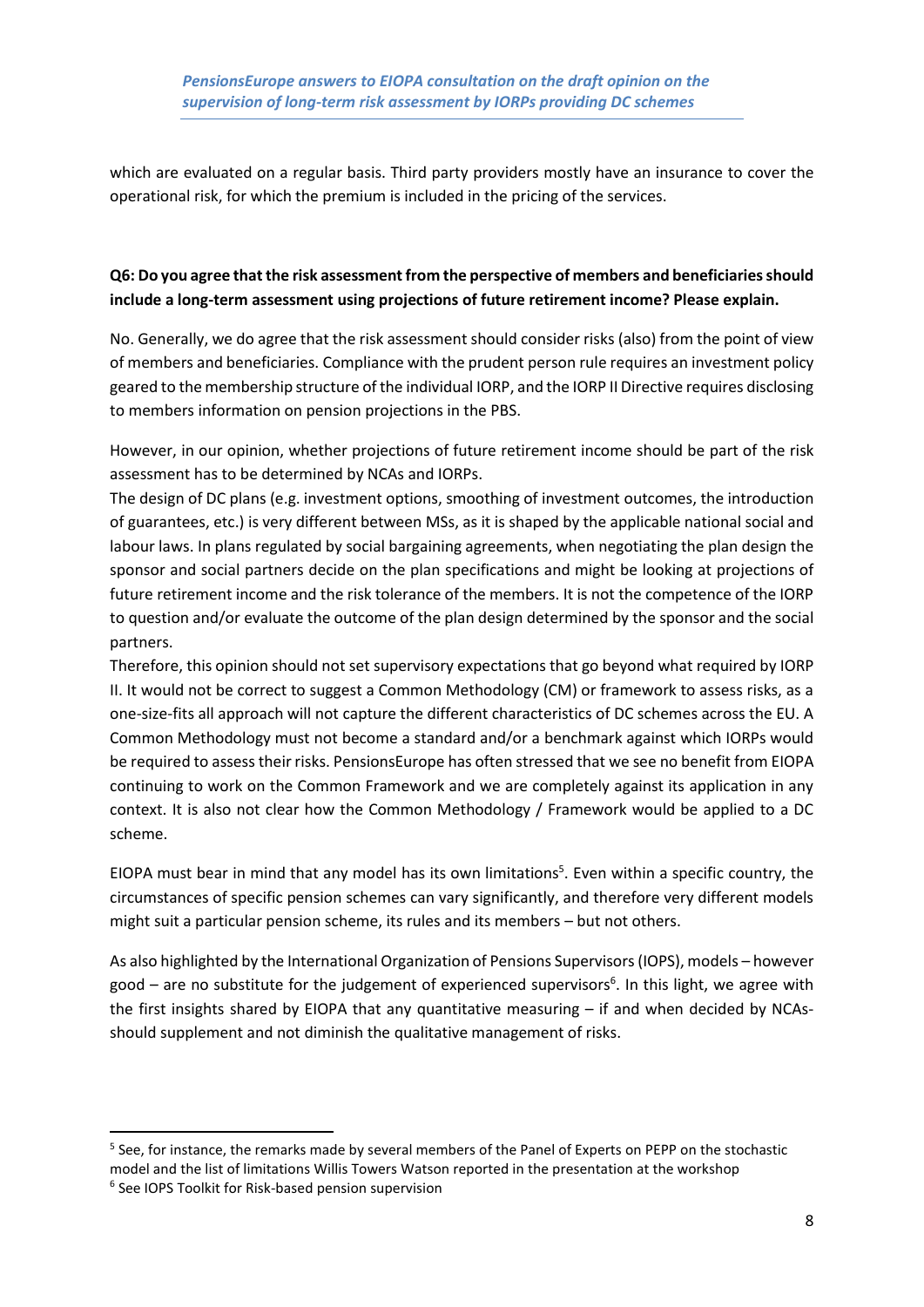As for the risk tolerance of members and beneficiaries, we note that it can be difficult (and consequently costly) to assess<sup>7</sup>. Therefore, we do not believe EIOPA should encourage (explicitly or implicitly) NCAs to follow overly detailed principles on its assessment. IORPs and NCAs are best placed to consider how members and beneficiaries' risk tolerance should be assessed and eventually how it should be taken into account in the IORPs' investment strategy. See further comments on the assessment of risk tolerance in Q11.

Finally, we would like to stress again that the scope of the Opinion should follow the internationally recognised definition of DC and that under no circumstances, schemes should fall under requirements for both DB and DC schemes.

# **Q7: In your view, what are the potential benefits and limitations of using pension projections for long-term risk assessment in the context of DC-based pension schemes that are prevalent in the EU Member States or your Member State? Please explain and provide any alternative methods that should be considered.**

In our opinion, it should be up to the NCAs and IORPs to determine if projections of future retirement income should be part of the risk assessment.

Depending on the MSs, the DC plan design (e.g. investment options, smoothing of investment outcomes, introduction of guarantees, etc.) is governed by the national social and labour law. When negotiating the plan design, the sponsor and social partners decide on the plan specifications and might be looking at projections of future retirement income and the risk tolerance of the members. It is not the competence of the IORP to question and/or evaluate the outcome of the plan design determined by the sponsor and the social partners.

How to judge the outcome of the projection of the future retirement income? This can only be done in combination of the 1st pillar pension and the 2nd pillar pension accrued with other employers. This information is not accessible to IORPs. Therefore, we believe it cannot be the IORP who makes this assessment.

During the plan design phase, it can be objective to reach a target retirement income, but the main characteristic of a DC scheme is that this target or ambition is only set in the design phase. Once the DC scheme is up and running there is no further link anymore with this initial target or ambition. Any link to the target or ambition would give it a DB character.

### **Q8: Could you provide information on the use in practice of pension projections for the purpose of risk management and/or the design of investment strategies (e.g. in Europe, your country or within your IORP)? If yes, please provide this information.**

Yes. Pension projections are often used in the design of the pension plan and its investment strategy. Moreover, as prescribed by the IORP II Directive, they are used for projecting future retirement income as part of communication towards members and beneficiaries.

In the Netherlands, the URM scenarios provided by DNB ensure that benefit statements are comparable and can be added together in the national tracking system. These quantitative measures

 $<sup>7</sup>$  EIOPA's work on the PEPP mandatory personal advice proved how complex this can be.</sup>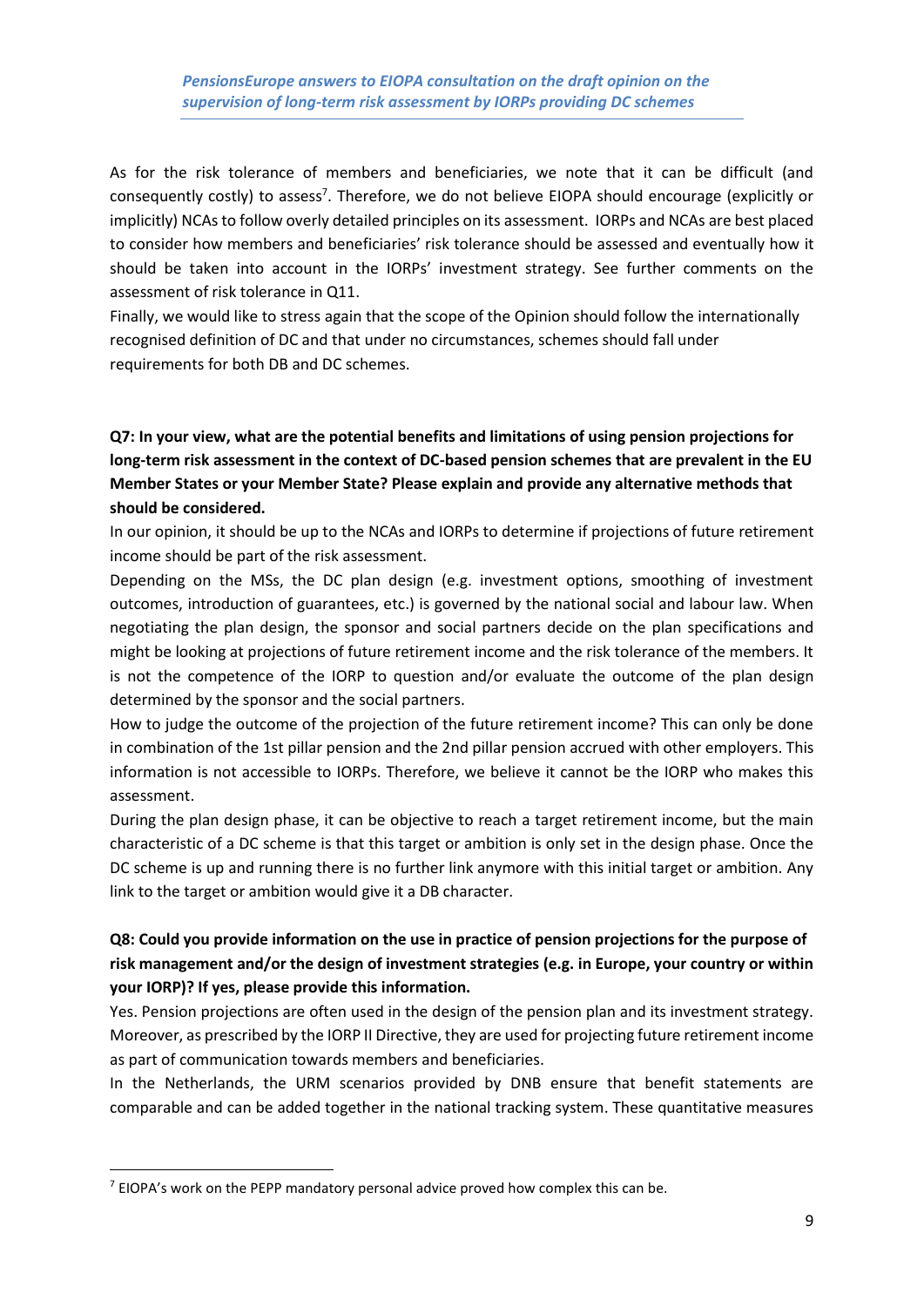are therefore very helpful for participants. Next to that, Dutch IORPs use ALM models (stochastic and/or deterministic).

# **Q9: Do the principles for conducting projections of future retirement income strike the right balance between setting sensible minimum standards and recognising the specificities of DC schemes in the various Member States? If not, please explain your suggestion**

No. We think the draft Opinion could strike a better balance between setting sensible minimum standards and recognising the specificities of DC schemes in the various Member States by better reflecting the minimum harmonization character of the IORP II Directive and by improving the application of the proportionality principle. Also, EIOPA should not propose one single model or preferred methodology but should propose more general principles instead. Given the heterogeneity of DC pension plans, we do not believe a "one size fits all approach" could work. Depending on the Member States considered, the DC plan design including the investment options, smoothing of investment outcomes, introduction of guarantees, etc. is governed by the national social and labour laws.

In our view, it should remain up to the NCAs and IORPs to determine if projections of future retirement income should be part of the risk assessment and how these projections should be carried out.

Finally, we note that one additional issue to tackle is the different role of 1st pillar pensions in the replacement rates across Europe, as also recognised in EIOPA's DC stress test.

## **Q10: Do you agree with the content of the below principles, as put forward in paragraphs 3.14-3.28 of the draft Opinion:**

- **- Stochastic scenarios of asset returns; NO**
- **- Market-sensitive and realistic assumptions; YES**
- **- Characteristics of members and beneficiaries; YES**
- **- Pension scheme characteristics; YES**
- **- Target variables and risk & performance indicators? NO**

### **If not, please provide your suggestions to improve the principles.**

As mentioned in the previous answer, we think the draft Opinion could strike a better balance between setting sensible minimum standards and recognising the specificities of DC schemes in the various Member States. Although par. 3.13 mentions the need of taking into account the specificities of DC schemes, the principles suggest a certain approach, model, or preferred methodology instead of setting more general principles.

Principle of stochastic scenarios of asset returns: in principle, EIOPA requires to NCAs to base the projections on stochastic scenarios of asset returns. The exceptional option of using a deterministic approach is provided only if the NCA need to ensure a proportionate application of the opinion. In our opinion this does not strike the right balance, as NCAs should be able to decide whether to use stochastic or deterministic models. The IORPs landscape and their pension plans in Europe are far too diverse to set detailed rules. Deterministic models, if well designed, can lead to reliable projections and can be a valid way to calculate future pension income. Deterministic models are more comprehensible for members and beneficiaries and could therefore be chosen by the legislator as their preferred option. We recognize that stochastic models provide a fuller picture of potential risks, and they are used by some CAs. At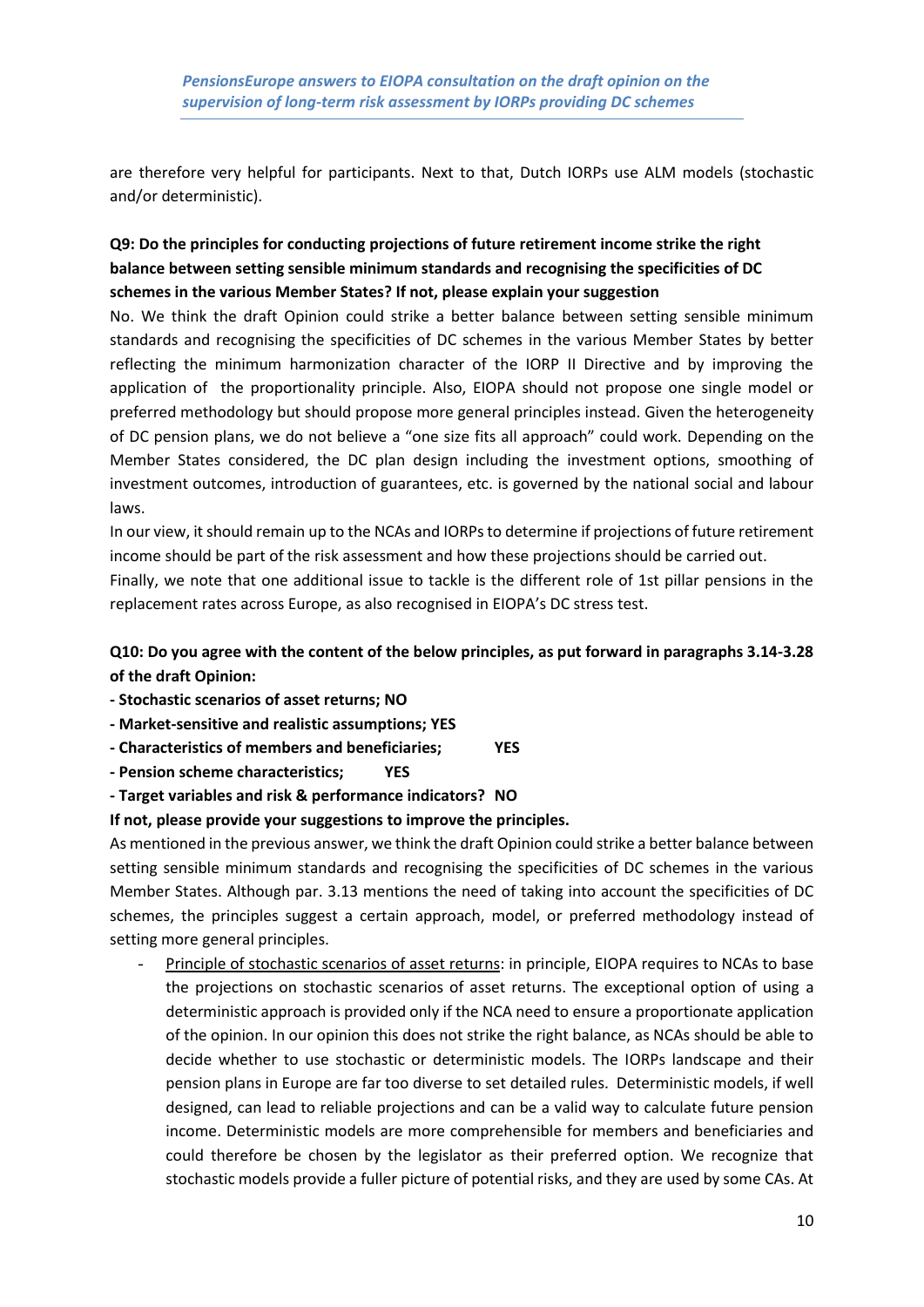the same time, we question whether more information is always useful and whether the additional costs are proportionate to the benefits. Therefore, in our view, EIOPAs' opinion should not encourage NCAs to limit the use of deterministic models with the presumption that stochastic modelling is preferable.

- Market-sensitive and realistic assumptions: although we generally support this principle, we have reservations on the further specifications suggested:
	- o *Realistic risk premiums over risk-free rates*
	- o *Refrain from assuming mean reversion in returns*

We highlight that these specifications risk overestimating the real risk of life-cycle strategies over their long investment horizon and could mislead plan members.

Financial economists have struggled to agree on what constitutes a risk-free rate. During EIOPA's work on the level-2 legislation on PEPP, EIOPA suggested using its Ultimate Forward Rate (UFR) as a proxy for the long-term risk-free rate and as a performance benchmark for the PEPP. We have strong reservations about the use of the UFR. The UFR concept is largely unknown to most and is used for Solvency II, not for pension products or occupational pension schemes. It is sufficient to point out that the UFR for the euro applicable in 2021 equals 3.6%. In today's ultra-low interest rate environment, it would therefore be misleading to suggest that members can or should expect to obtain this high level of return without taking any risk. Moreover, we believe that the risk-premium in Annex 4 for non-fixed income of 300 basis points is on the low side, particularly during times of low-interest rates.

- Target variables and risk & performance indicators: the IORP II does not foresee target variables and risk & performance indicators. Therefore, providing further guidance would bring a very limited added value.

# **Q11: The supervisory expectations recognise and allow different methods to establish the risk tolerance of DC members and beneficiaries. Do you agree or would you propose more specific guidance? Please explain and provide any suggestion.**

Yes, agree to recognise and allow different methods.

Yes, we strongly agree and urge EIOPA to maintain a flexible approach in this area.

NCAs and IORPs are best placed to consider how members' and beneficiaries' risk tolerance should be assessed and eventually how it should be considered by the IORPs' investment strategy. Therefore, we appreciate EIOPA's supervisory expectations do not encourage NCAs to follow overly detailed principles or more specific guidance on the assessment of the risk tolerance of members. What is adequate depends on the specificities of the DC scheme considered.

Generally, there are arguments running against the requirement for IORPs to regularly survey their members and beneficiaries:

• Individual members might not be able to understand this issue to an extent that allows them to make the best decision. This might be due to a lack of information or a lack of financial education. To give an example, as for the maximum tolerable cut to an occupational pension,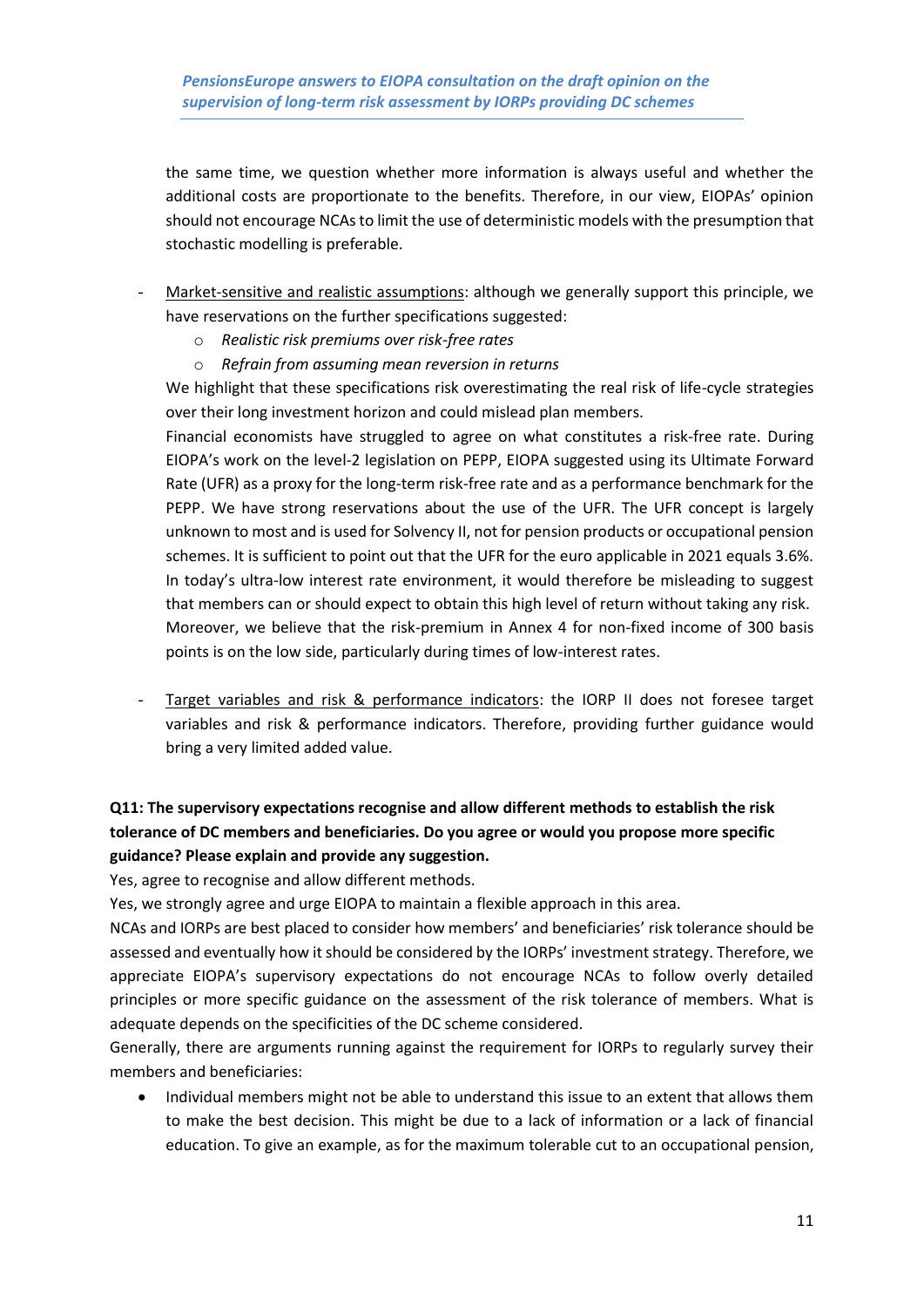members need to know what their overall income in retirement is projected to be and compare that to the costs of the lifestyle they expect.

- Surveying some or even all members is very costly to the IORP this makes occupational pensions more expensive and might be to the detriment of members and beneficiaries. In proportion, smaller IOPRs would suffer the most in case they will have to face additional administrative costs.
- For collective DC schemes, a collective risk tolerance would have to be determined. It is unlikely that the best way to achieve this is a survey of all individual members.
- We expect that the risk tolerance of participants does not change very strongly, except potentially during a financial crisis. It is questionable whether a strong but temporary change in risk appetite should influence strategic asset allocation. Although certain events (e.g. children, mortgage) might change the risk appetite of members and beneficiaries, changing the investment strategy accordingly might not be in their best interest.
- The social partners can take risk tolerance into account when designing DC pension plans. Hence, a DC risk assessment from a member´s point of view starts already with the design of the pension plan and is performed then.

# **Q12: Do you agree that the design and the periodical review of the investment strategy, or investment strategies in case of multiple investment options, should consider the long-term risk assessment using projections of future retirement income, taking into account their risk tolerance? Please explain and provide any suggestions.**

No. We believe that it should be the responsibility of the NCAs and IORPs to determine whether projections of future retirement income should be part of the risk assessment.

Depending on the member state, the DC plan design including the investment options, smoothing of investment outcomes, introduction of guarantees, etc. is governed by the national social and labour law. When negotiating the plan design, the sponsor and social partners decide on the plan specifications and might be looking at projections of future retirement income and the risk tolerance of the members. It is not the competence of the IORP to question and/or evaluate the outcome of the plan design determined by the sponsor and the social partners.

# **Q13: What should in your view be the frequency of conducting the risk assessment using pension projections? Is at least every three years sufficient, unless there is a significant change in the risk profile, as provided by Article 28 (ORA) and Article 30 (SIPP) of the IORP II Directive. Or should DC IORPs conduct these projections more regularly, as suggested by Article 25 (Risk-management system). Please explain.**

We believe the frequency should be considered by the NCA. We do not believe that NCAS should necessarily expect IORPs to measure risk tolerance every time as part of the ORA, i.e. once every three years. The heterogeneity in occupational DC schemes described in par. 2.7 should be better reflected throughout the opinion.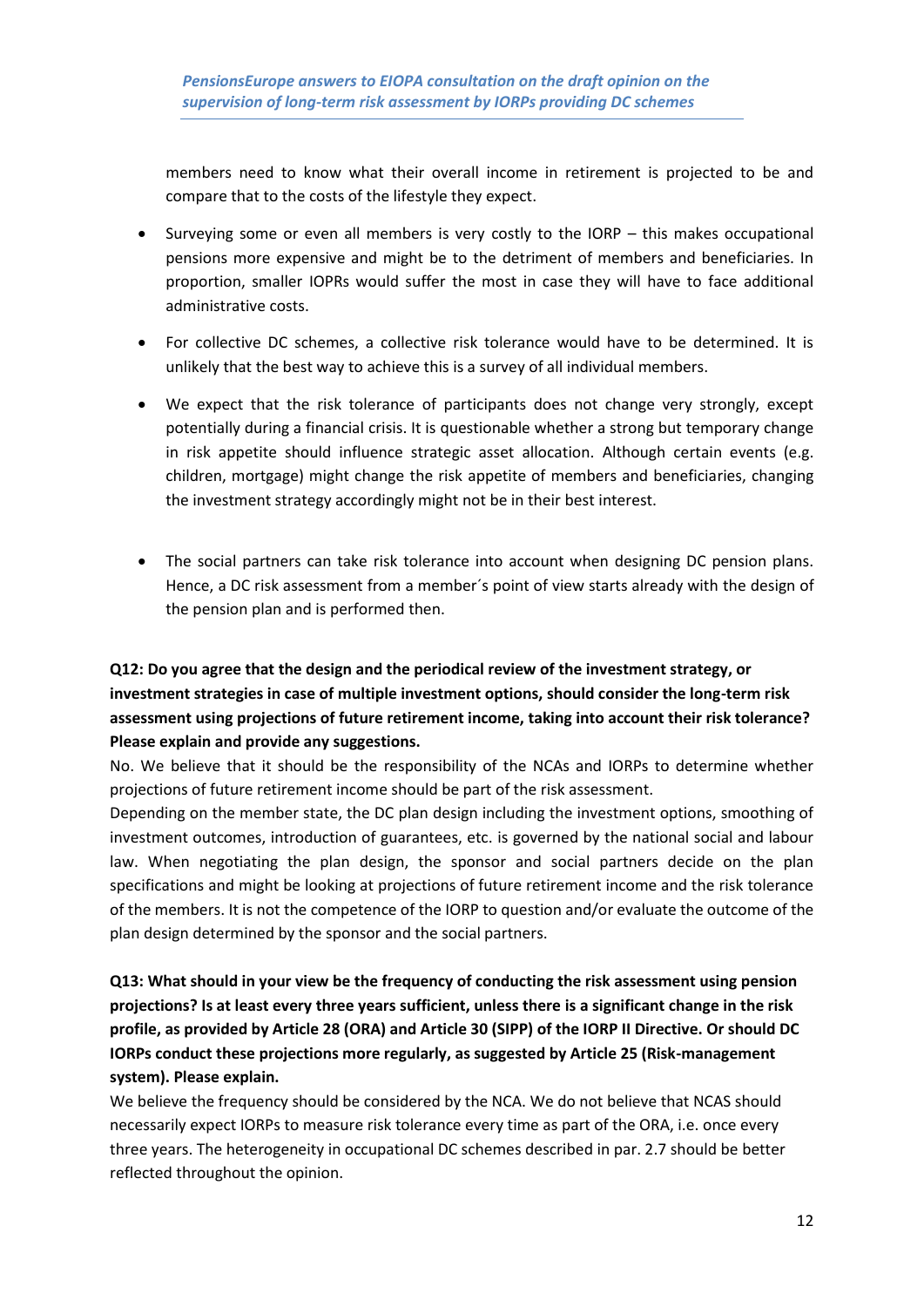### **Q14: Do the expectations put forward in the draft Opinion achieve a proportionate approach to DC risk management, fitting small-, medium- and large-sized IORPs? If not, please provide your suggestions to improve proportionality of the draft Opinion.**

No. A more proportionate approach would consist of focusing efforts on the assessment of the implementation of the provisions included in the IORP II Directive and in supporting and facilitating the exchange of good practices among NCAs. The supervisory expectations set by this opinion go beyond the requirements of the IORP II Directive. It would be preferable to first investigate further the different approaches and practices that have been adopted. A more in-depth analysis of the cost and benefits of this opinion is needed. This should also include a more thoughtful explanation of the added value that this opinion would bring to members and beneficiaries and of the costs of implementing any supervisory changes. It should be considered that too stringent and ill-conceived risk assessment would probably lead to less long-term investment for financing Europe's post-pandemic social, climate and digital's transitions. A strongly uniformised risk assessment could lead to herd behaviour, in particular in periods of stress, ultimately increasing systemic risk.

**Q15: Do you have any other comments on the draft Opinion? If yes, please provide these other comments.**